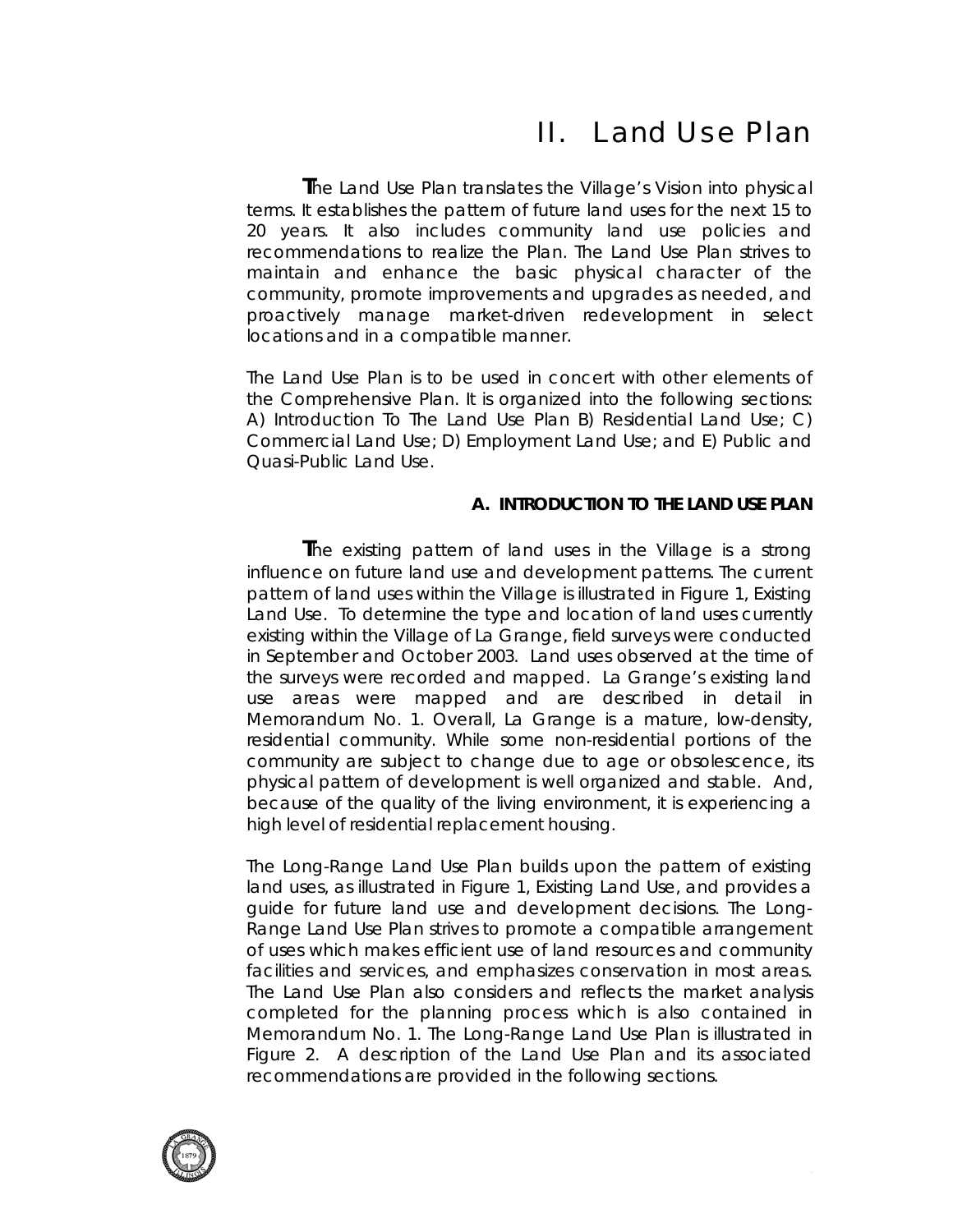#### **B. RESIDENTIAL LAND USE**

**R**esidential land uses in the Long-Range Plan will continue to sustain a stable pattern of development, very consistent with the current pattern of land uses in the Village. Residential land use areas identified in *Figure 2, Long-Range Land Use Plan*, are described below.

- *Community-Wide Single-Family Residential* residential areas which include single-family detached dwellings at all densities. Areas classified as "community-wide" generally include the developed residential areas outside the Village's historic district.
- *Core Single-Family Residential* residential areas which include single-family detached dwellings at all densities. Areas classified as "core" are generally located within the Village's historic district, and consist of the older housing stock within the Village.
- *Two-Family Residential* residential areas which include two family attached dwellings, either two-flats or side-by-side duplexes, which generally require 3,000 sq. ft of lot area per dwelling unit.
- *Medium-Density Residential* residential areas consisting of multifamily residential dwellings in a low-rise condominium or townhome format, which generally require 2,000 sq. ft. of lot area per dwelling unit. This type of housing includes structures that are usually two to three stories in height.
- *High-Density Residential* residential areas consisting of multifamily residential dwellings in a condominium format (buildings with shared lobbies and centralized parking facilities), which generally require 1,300 sq. ft. of lot area per dwelling unit. This type of housing generally includes structures that are four to five stories in overall height. Plan policies reiterate that structures more than three stories in height would require special approval by the Village.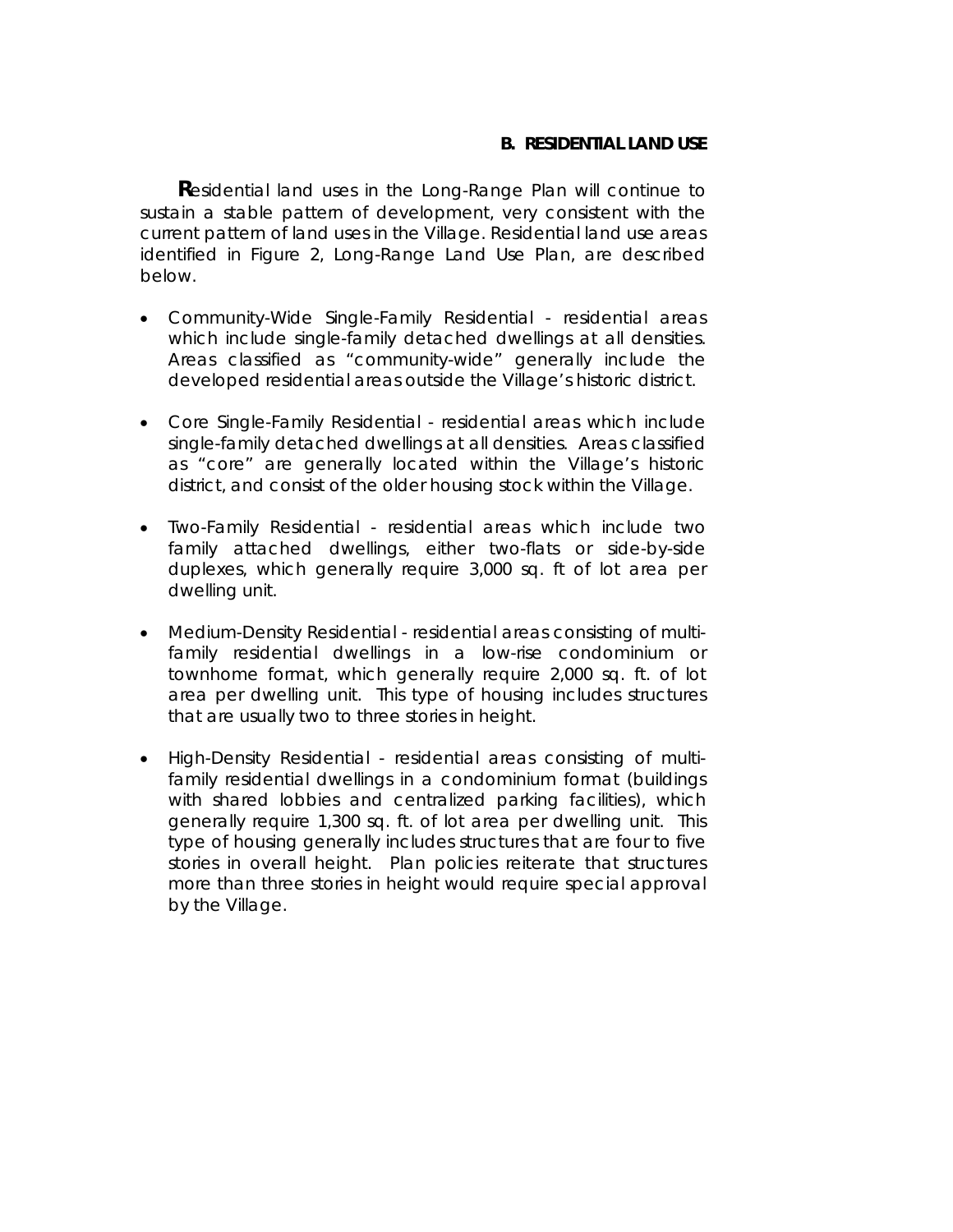Figure 1 Existing Land Use

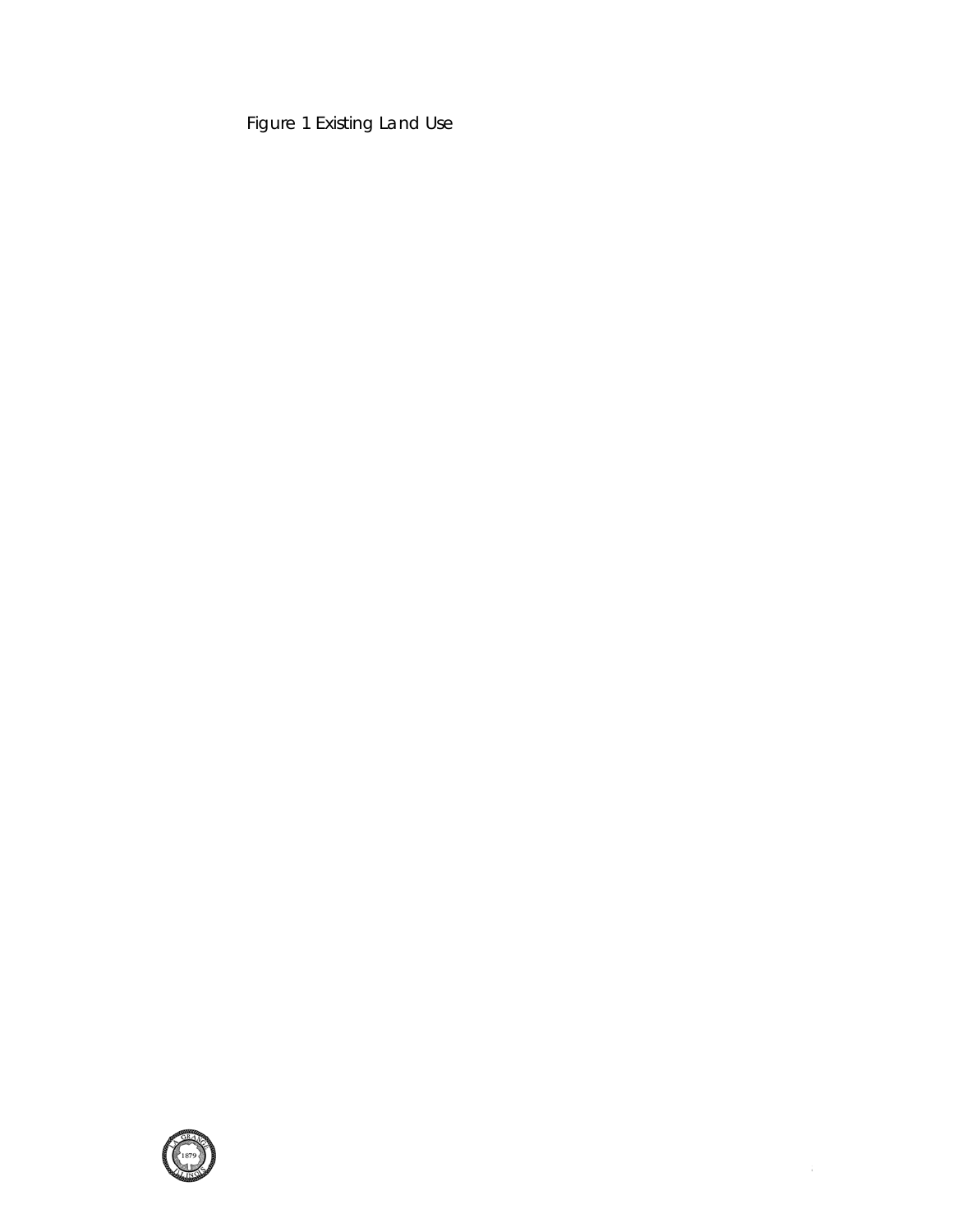Figure 1 back of page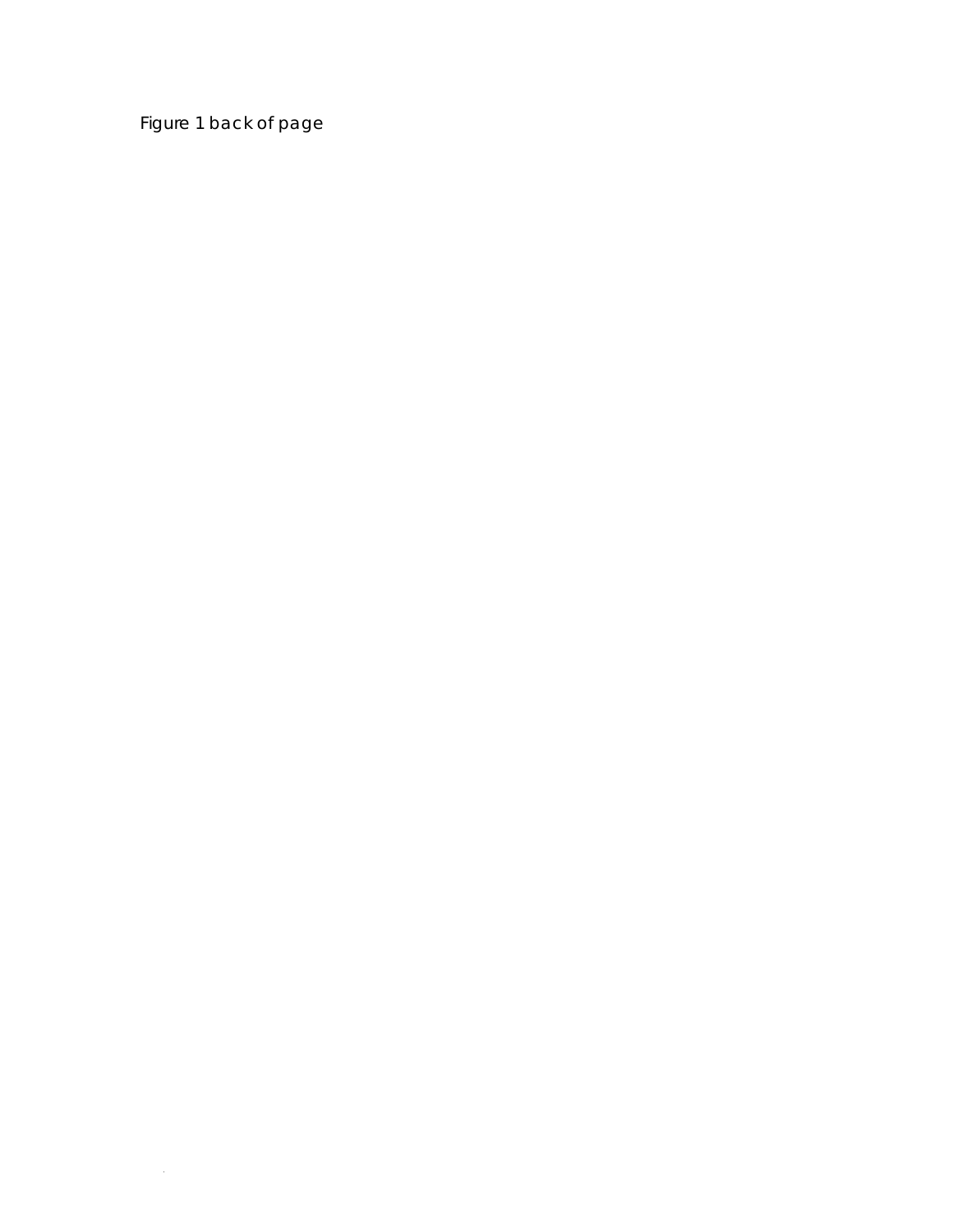Figure 2 Long-Range Land Use Plan

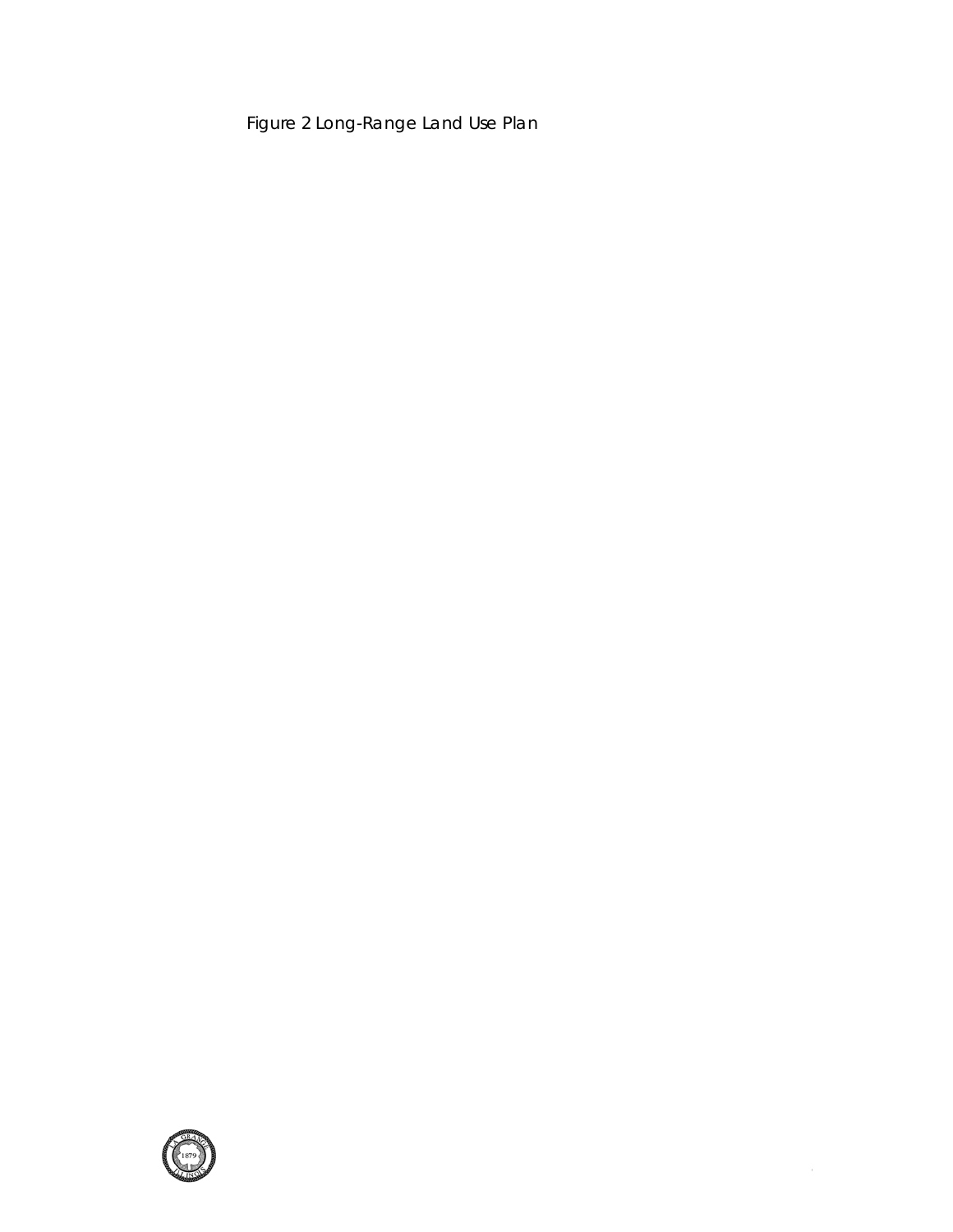Figure 2 back of page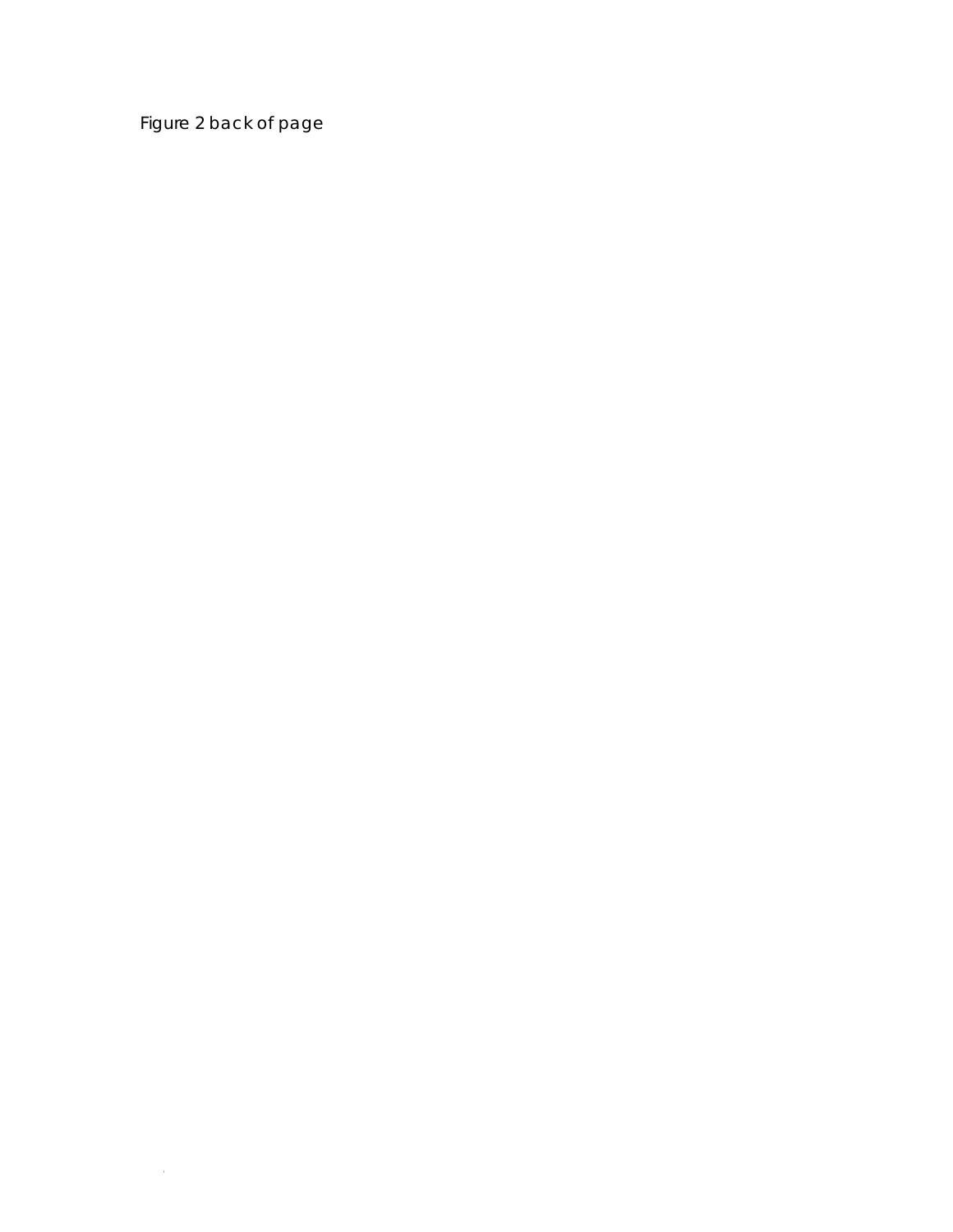# **RESIDENTIAL AREA RECOMMENDATIONS AND POLICIES**

Single-family residential land uses largely reflect existing conditions, incorporating a distinction between "core" residential areas and "community-wide" residential areas for purposes of policy distinctions. The recent increase in residential teardown redevelopment activity within the Village, and the inevitability of this redevelopment impacting older housing areas, has resulted in community sentiment to consider adjustments to current development regulations to maintain the general characteristics of residential areas that provide unique and valued character. Implementation of this concept will require several zoning code amendments to protect front yards from garages and wide driveways.

Another zoning code amendment might be introduced which provides for the control of basic building bulk through gross floor area limitation.

The Long-Range Land Use Plan map also clearly indicates the Village's desire for single-family residential uses to continue within the adjacent area of the unincorporated La Grange Highlands. The Plan encourages the continued use of the La Grange Country Club as a recreational and open space facility. However, should it be subject to change in the future, the community's land use preference for the area would be single-family detached residential that is compatible with neighboring areas.

The neighborhood bounded by the IHB Railroad, Ogden Avenue, East Avenue and Cossitt Avenue is currently a mix of single-family and two-family residences. Current development regulations allow for conversion to two-family residential throughout this neighborhood. The Land Use Plan indicates that, while two-family residential is an appropriate use type in the western portion of the area (along Hayes Avenue) to serve as a buffer against the IHB Railroad, the remainder of the neighborhood should remain as a predominantly single-family residential neighborhood.



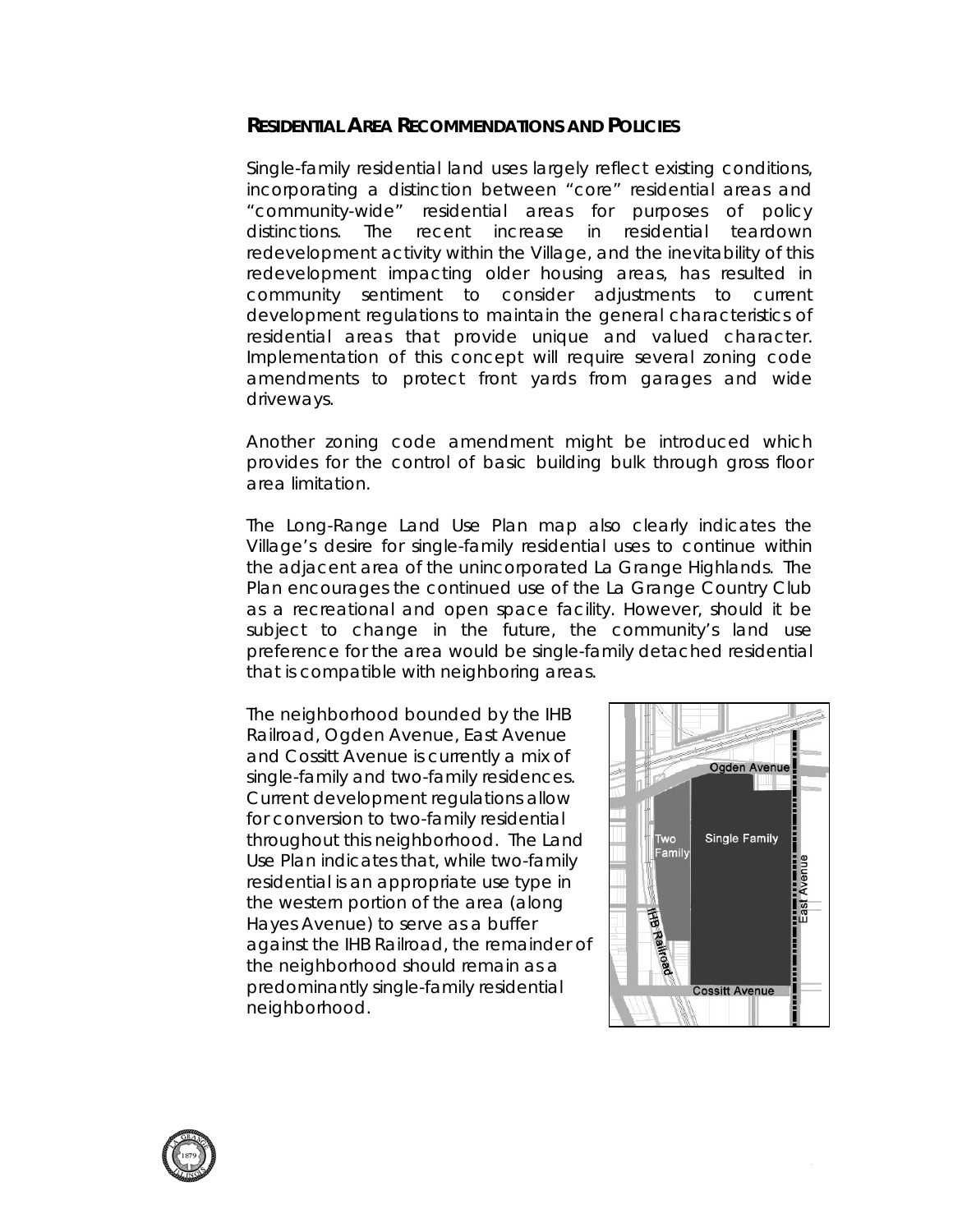Multi-family residential uses generally follow the current land use pattern in the Village. However, there are a few locations which could be appropriate for new multi-family residential land uses. Multi-family residential areas within the BNSF Railroad Corridor are discussed in detail in Part VI B of this Plan.

Areas within the Village that could potentially accommodate additional multi-family development in the future include: the properties along Cossitt Avenue that back up to the BNSF Railroad between Gilbert Avenue and approximately Sunset Avenue (this area could potentially provide for commuter parking as



well); the properties east of Bluff Avenue that back up to the IHB Railroad between 47<sup>th</sup> Street and approximately Cossitt Avenue; properties fronting on South La Grange Road between 48th and 49th Streets (on the east side); and properties fronting on South La Grange Road between 51<sup>st</sup> and 52<sup>nd</sup> Streets (on the west side).

Development of multiple family residential uses in each of these locations will require a change of use. Thus, it is important that any land use change and development proposal encompass the entire area designated for multiple family residential use. For example, should a residential use be proposed for the west side of South La Grange Road between 51st and 52nd Streets, the entirety of the block face between these streets should encompass the proposal and illustrate how development will occur to ensure a coordinated approach, compatible with surrounding land uses.

Several policies should quide improvement and conservation within residential areas of the Village. These include:

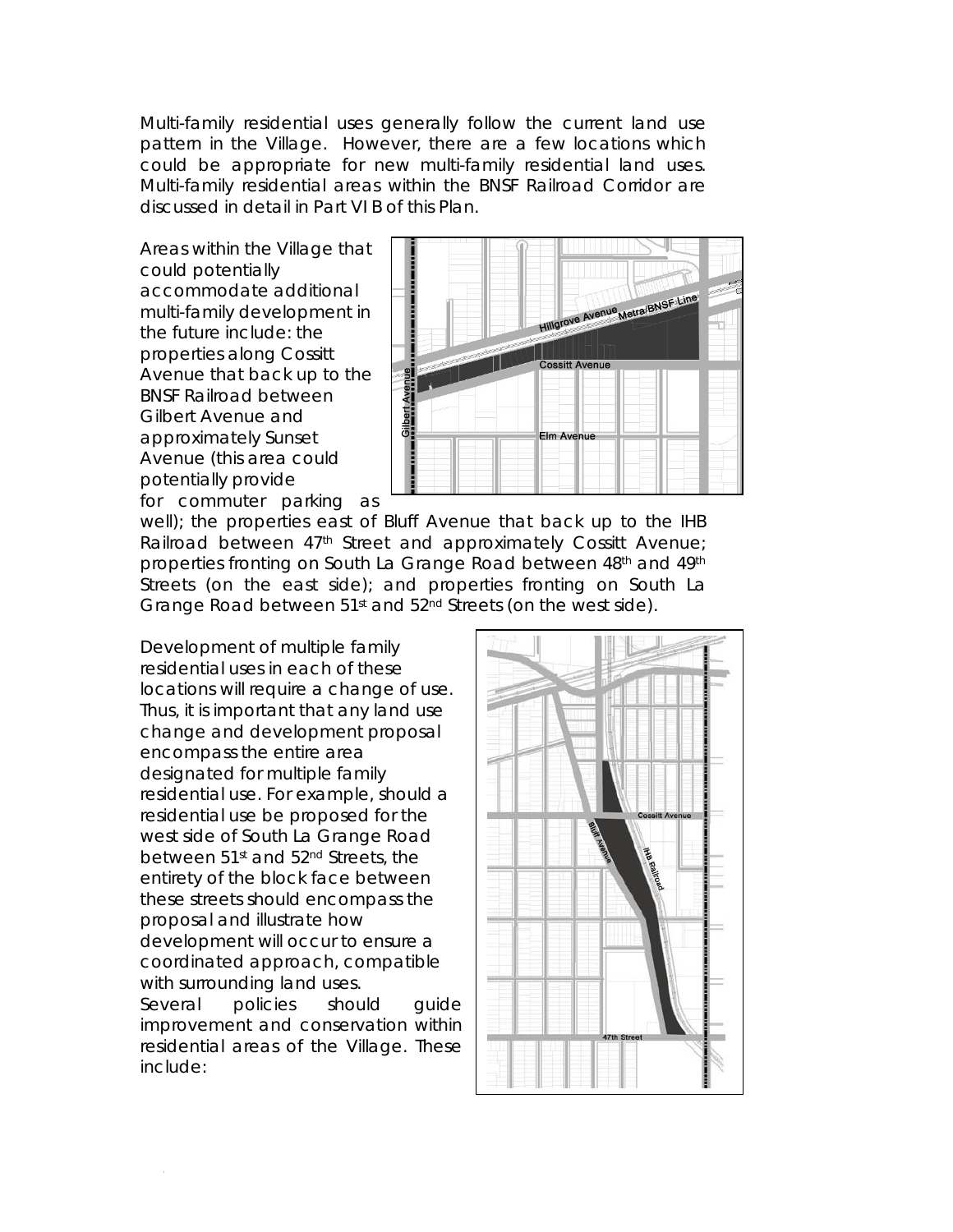- 1. **The existing visual and environmental character of La Grange's various residential neighborhoods should be preserved and enhanced.** The Village is made up of several distinct neighborhood areas, each with somewhat different physical characteristics such as street configuration, landscaping, and lot sizes. Much of the Village's overall image and identity is due to the unique character of its neighborhoods, and these distinguishing features should be enhanced in the future.
- 2. **New multi-family residential development should include a distinctive landscaping and open space system as an integral part of the overall site design.** Landscaping or other buffering techniques should be used to screen residential areas from adjacent non-residential uses.
- 3. **Community-Wide Residential Scale and Bulk Preferences**. In general, residential areas should be comprised of structures not to exceed two and one-half stories in height. New homes should reflect architectural styles and materials that are not incompatible with Village standards. A Floor Area Ratio (FAR) should be considered for limiting the bulk and mass of structures in all residential zoning districts to ensure that infill and replacement housing is in keeping with the surrounding neighborhood character.
- 4. **Housing Opportunities in the BNSF Corridor**. Consider adjustments to minimum lot size requirements in the BNSF Corridor to better utilize properties to provide varied housing opportunities.
- 5. **Maintain compliance with the State of Illinois threshold for affordable housing**. The State of Illinois recently established the goal that a minimum of 10% of housing stock within each Illinois municipality should be affordable<sup>[1](#page-8-0)</sup>. Based upon the state's criteria, La Grange's 2004 housing inventory includes 20.8% affordable units. The Village should seek to maintain affordable housing at or above the State's established threshold, to continue to provide varied housing opportunities within the Village.

<span id="page-8-0"></span><sup>&</sup>lt;sup>1</sup> The Affordable Housing Planning and Appeal Act became effective January 1, 2004 throughout the State of Illinois. Based upon the criteria established by the Act, and utilizing 2000 Census data, an affordable housing unit in Cook County has currently been defined as having a sales price of less than \$125,244 or a monthly rent of less than \$775. These figures, as well as the Village's rate of compliance, will be subject to adjustment in later years.



 $\overline{a}$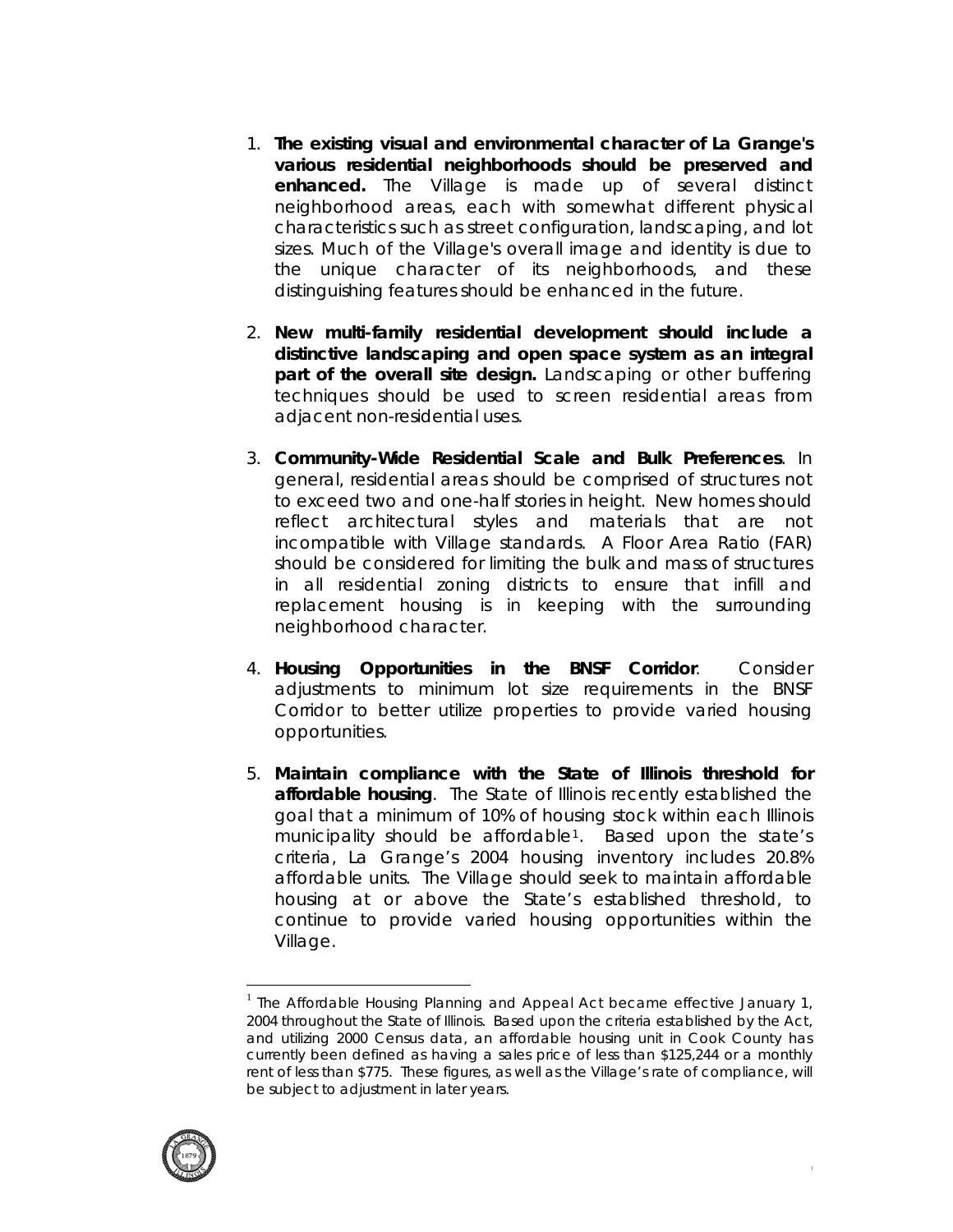#### **C. COMMERCIAL LAND USE**

**T**he Long-Range Plan for commercial land use recommends a continued strong presence of retail and commercial uses in the Village. While the Plan does not encourage substantial new commercial areas, it does place a strong emphasis on enhancing and improving conditions in existing commercial locations. This discussion includes all commercial areas of the Village except for the BNSF Railroad Corridor. Part VI of the Plan is specifically devoted to a discussion of the Corridor. Commercial land use areas identified in *Figure 2, Long-Range Land Use Plan*, are described below.

- *Neighborhood Commercial* a commercial area which provides convenience goods and services, primarily to meet the daily living needs of nearby residents.
- *Community Commercial* a commercial area which provides services extending beyond daily living needs, possibly including comparison shopping goods. This area is typically located along major streets and caters to community neighborhoods as well as passersby from outside the Village.
- *BNSF Core Commercial* This area forms the business and civic core of the Village and functions as a focal point for *mixed-use* activity. It includes retail and entertainment uses on the first floor of buildings, and office, commercial services and residential uses above the first floor. In order to maximize its pedestrian setting for retailing and entertainment, off-street parking by use is not required for development within this area. Shared parking is provided primarily by municipal parking facilities, helping to encourage pedestrian movement and "multiple destination" shopping trips.
- *BNSF Commercial* This area offers a mix of uses similar to the Core Commercial area, but is intended to be less intensive in character. Any allowable land use (except residential) could be located on the first floor of buildings. Because of their perimeter locations within the BNSF Railroad Corridor, these locations would be required to provide dedicated off-street parking for all uses.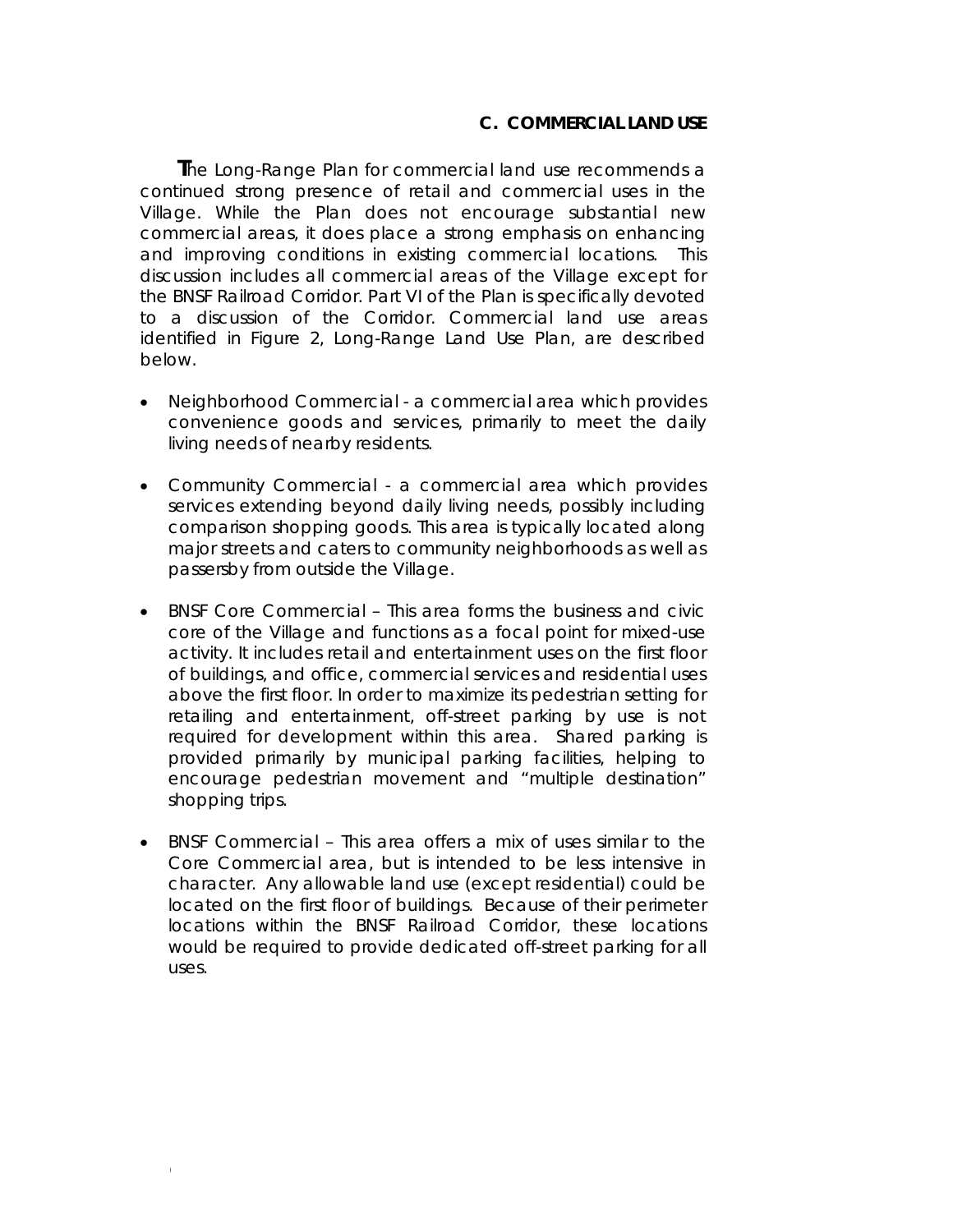# **COMMERCIAL AREA RECOMMENDATIONS AND POLICIES**

Commercial land uses outside the BNSF Railroad Corridor are currently located in four distinct commercial areas: at the intersection of 47<sup>th</sup> Street and Gilbert Avenue/Willow Springs Road; along South La Grange Road, at both the south end of the Village and near the intersection with 47<sup>th</sup> Street; and, at the intersection of Ogden and East Avenues. Reflective of the auto-oriented nature of the intersection of Plainfield and La Grange Roads, the area at the south end of La Grange Road is considered a "community" commercial area. Due to their smaller size and mix of uses, the other three are designated as "neighborhood" commercial areas.

It is not anticipated that commercial areas outside the BNSF Railroad Corridor will expand. However, redevelopment within these areas is likely. This could include several vacant parcels on the southwest corner of Ogden and East Avenues. It may be necessary for a developer to acquire two adjacent residential parcels to the south of the current commercial use. Should such a private transaction be successfully negotiated, the Village should be supportive of a rezoning request. In addition, should the industrial business on Ogden Avenue just west of East Avenue cease operations, auto-oriented commercial is the most appropriate land use to consider for the parcel.

Other existing commercial areas within the Village that could potentially accommodate commercial redevelopment include: the southernmost blocks within the Village along South La Grange Road, the neighborhood commercial area at 47<sup>th</sup> Street and Gilbert Avenue; and the neighborhood commercial area at 47<sup>th</sup> Street and South La Grange Road. The Village should consider direct efforts to facilitate coordinated redevelopment efforts, such as limited parcel assemblage.

Several policies should guide improvement and conservation within commercial areas of the Village. These include:

1. **Establish a dominant function and role for future commercial land use areas.** High-quality new commercial development should occur at selected locations in the future. While many commercial areas could include a mix of uses, the Land Use Plan recommends that most new commercial areas be characterized by a dominant function, such as retail, office or service commercial uses. This organization is reinforced by travel patterns, surrounding land uses, and community-wide service needs.

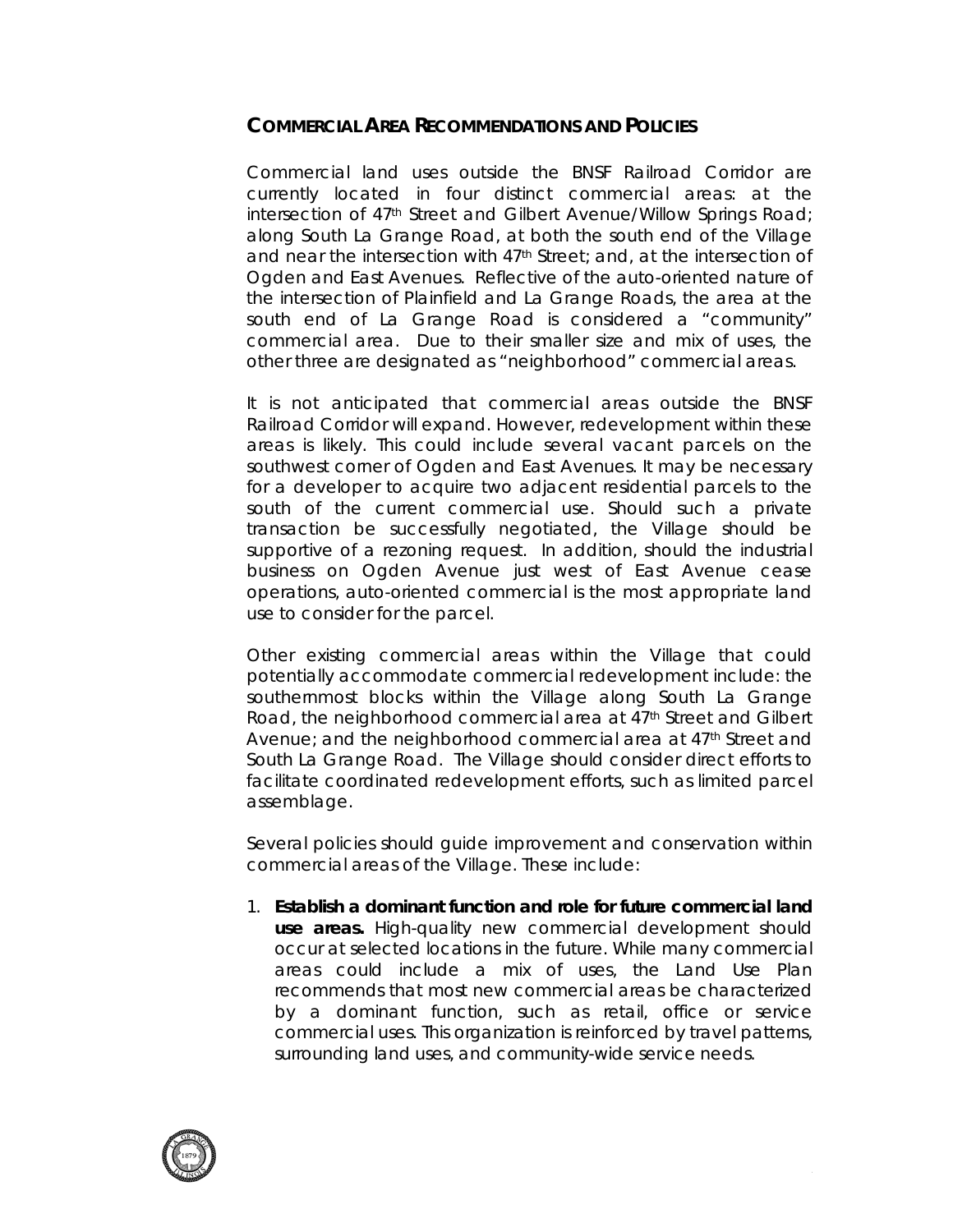- 2. **Encourage the maintenance and improvement of existing commercial areas**. Existing commercial areas should be improved and upgraded as required. Overall access, parking and environmental improvements should be undertaken where necessary. The negative impact of commercial areas on other land uses should be minimized.
- 3. **Ensure that the design of commercial development supports and does not conflict with the adjoining street system**. Since most commercial areas are located along the Village's major streets, access to commercial properties should be carefully designed to minimize conflicts with through traffic movement. The consolidation of access drives for several individual properties should be encouraged. Commercial areas should be designed so that no direct vehicular access is provided between them and abutting residential areas.
- 4. **Improve and upgrade the image and appeal of commercial areas along commercial streets**. The overall image and appearance of existing commercial areas should continue to be upgraded and improved. Much could be done to improve commercial area lighting, landscaping, signage, and pedestrian conveniences which would not only help upgrade property, but also unify the overall appearance of commercial streets.
- 5. **Ensure the highest quality of new construction and design**. The design and appearance of buildings, site development, landscaping, signage and graphics, and street furniture should all be of special concern.
- 6. **Commercial areas should not adversely impact adjacent residential areas**. Screening and buffering should be provided, including landscaped setbacks, high quality fencing, and open space areas. Commercial operations, including traffic and parking, should not be allowed to affect neighborhood quality. Noise, safety, and overall maintenance of commercial properties should be carefully controlled.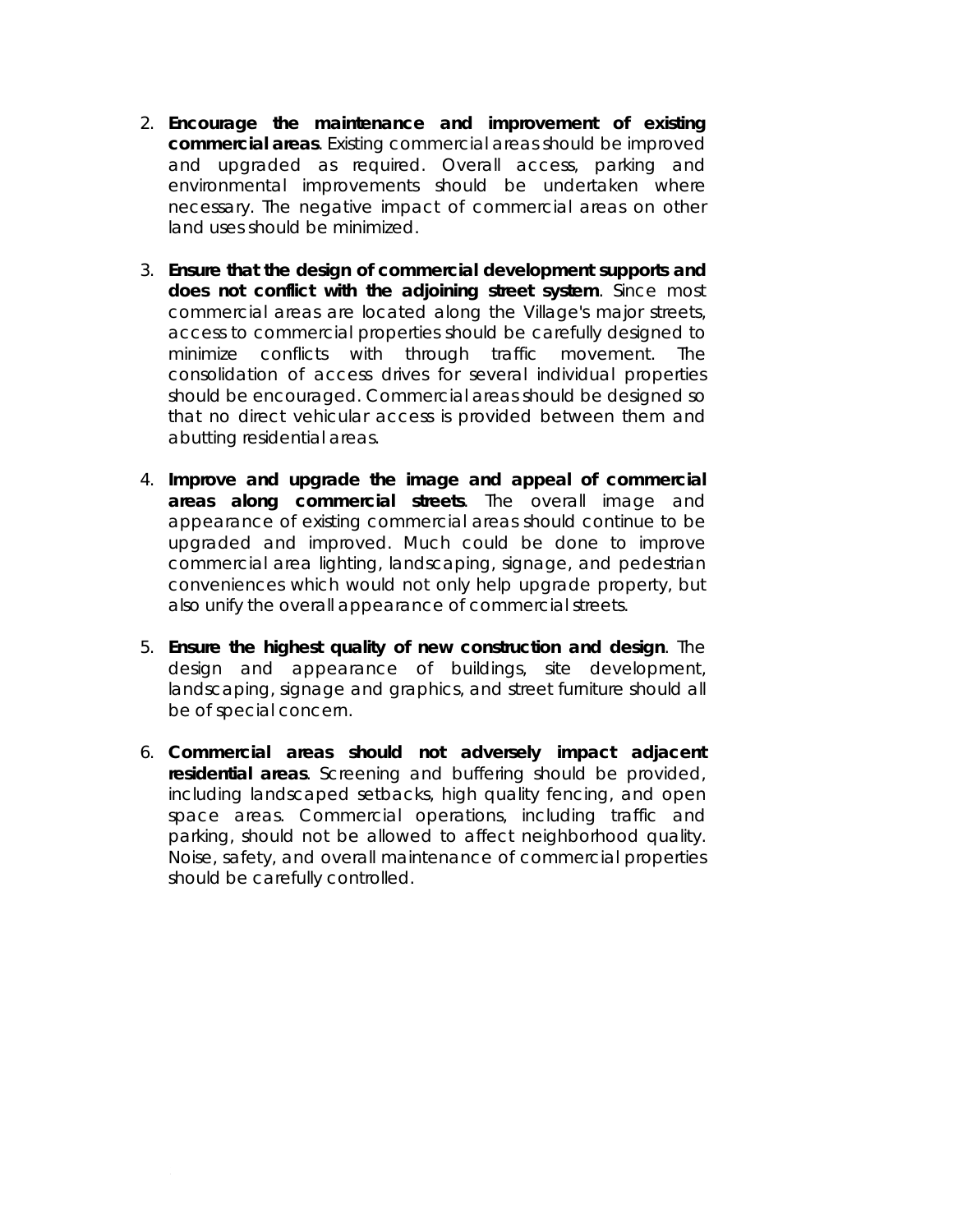# **D. EMPLOYMENT LAND USE**

**E**mployment land uses will continue to serve an important role in the future. Employment land use areas identified in *Figure 2, Long-Range Land Use Plan*, are described below.

• *Light Industrial -* an area generally intended for a mix of light industrial uses including office uses, warehousing and distribution of wholesale goods and supplies, and the light assembly and light manufacturing of products.

# **EMPLOYMENT AREA RECOMMENDATIONS AND POLICIES**

Light industrial uses are indicated in two contiguous areas of the Village: the Shawmut Avenue Business Park, located north of the BNSF Railroad and east of the IHB Railroad; and the East Avenue Business Park, bounded by the IHB Railroad, East Avenue and Cossitt Avenue. Industrial uses in other areas should be relocated or phased out over time, including: the industrial business just northwest of the intersection of Ogden and East Avenues; the industrial businesses west of the IHB Railroad along Bluff Avenue; and, the industrial businesses along Hayes Avenue between Lincoln and Calendar Avenues.

Several policies should guide improvement and conservation within employment areas of the Village. These include:

- 1. **Encourage property owners to maintain and enhance the overall condition of existing industrial, business and office developments**. As existing developments continue to age, it will become important for the Village to maintain relationships with property owners and tenants to keep these areas viable and stable in the future. Several properties could undergo site improvements, especially in the industrial area south of the BNSF Railroad Corridor.
- 2. **New development and redevelopment locations should occur in a planned and unified manner**. In particular, plans should emphasize the consolidation of obsolete parcels and structures to meet current development needs.
- 3. **New development shall have adequate off-street parking and loading facilities**. Adequately screened off-street parking and loading facilities should be provided in all light industrial areas.

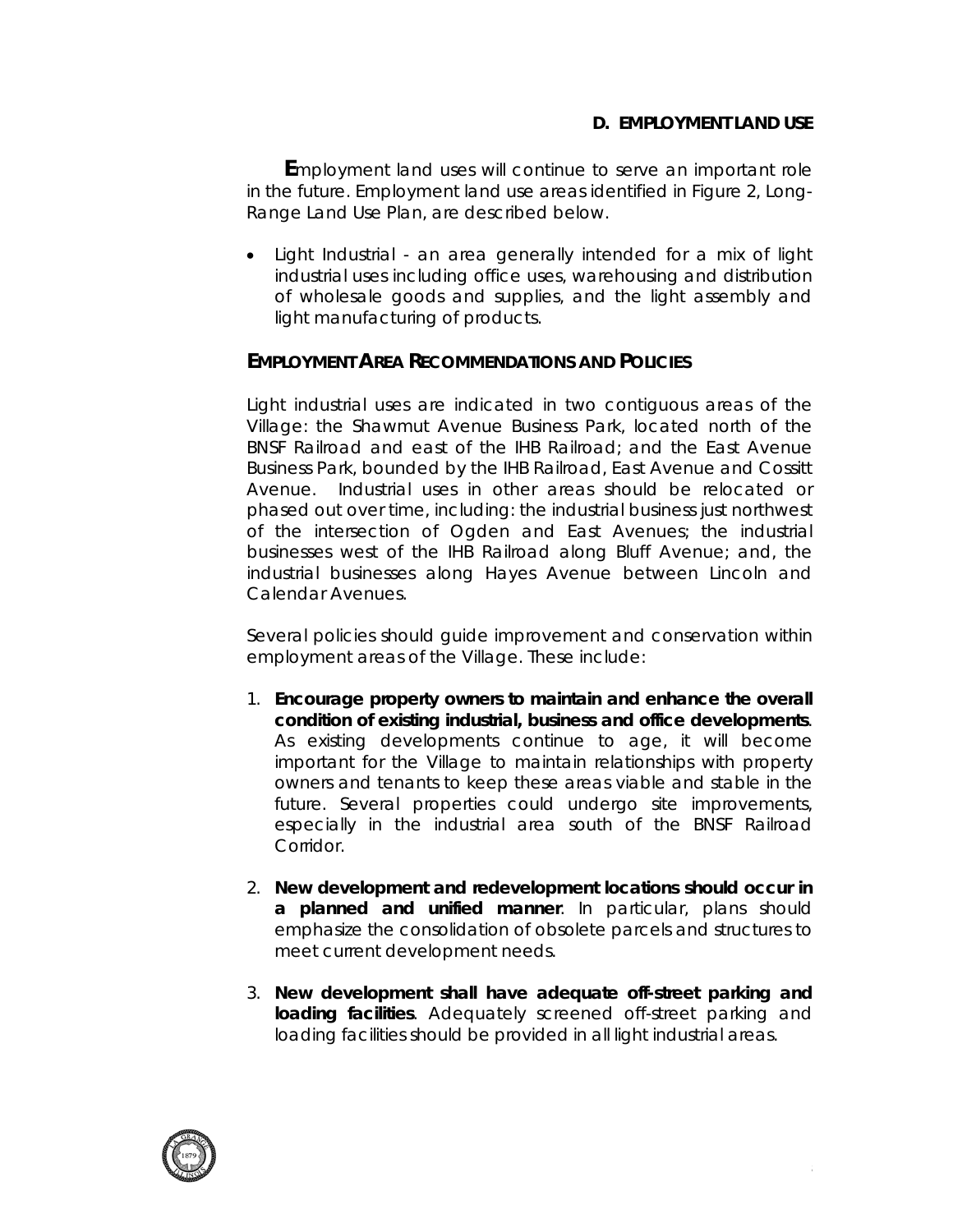#### **E. PUBLIC AND QUASI-PUBLIC LAND USE**

**P**ublic and quasi-public land uses are critically important for sustaining basic community service functions as well as enhancing the Village's overall quality of life. Public and quasi-public uses are briefly discussed in this Part, and are covered in more detail in Part IV of the Plan. Public and quasi-public land use areas identified in *Figure 2, Long-Range Land Use Plan*, are described below.

- *Public and Institutional* an area containing major community facilities or public buildings such as schools, colleges, hospitals, churches, municipal buildings and cultural facilities.
- *Open Space and Recreation* an area intended to be maintained as a park, recreation site or open space.

Areas designated within the Land Use Plan as Public and Institutional or as Open Space and Recreation largely reflect existing facility locations, with a few areas of minimal expansion where isolated single-family residential properties are located directly adjacent to existing facilities.

The Land Use Plan also indicates the La Grange Country Club as Open Space and Recreation, reflecting the Village's desire to see the Country Club continue as a recreational amenity. However, as mentioned above, should the site be subject to change in the future, the community's land use preference for the site would be for single-family detached residential uses.

For the most part, public and quasi-public land use areas in the Village are well established. Future change will more often come by way of expansion of existing facilities.

Several policies should guide improvement and conservation within public and quasi-public areas of the Village. These include:

1. **The Village should consider the provision of new facilities and services which respond to the needs and desires of local residents and businesses**. The demands on community facilities and services needs may change in the years ahead. For example, the increasing number of older residents may lead to new facilities and services for senior citizens. New services might also be considered for youth, or the physically challenged.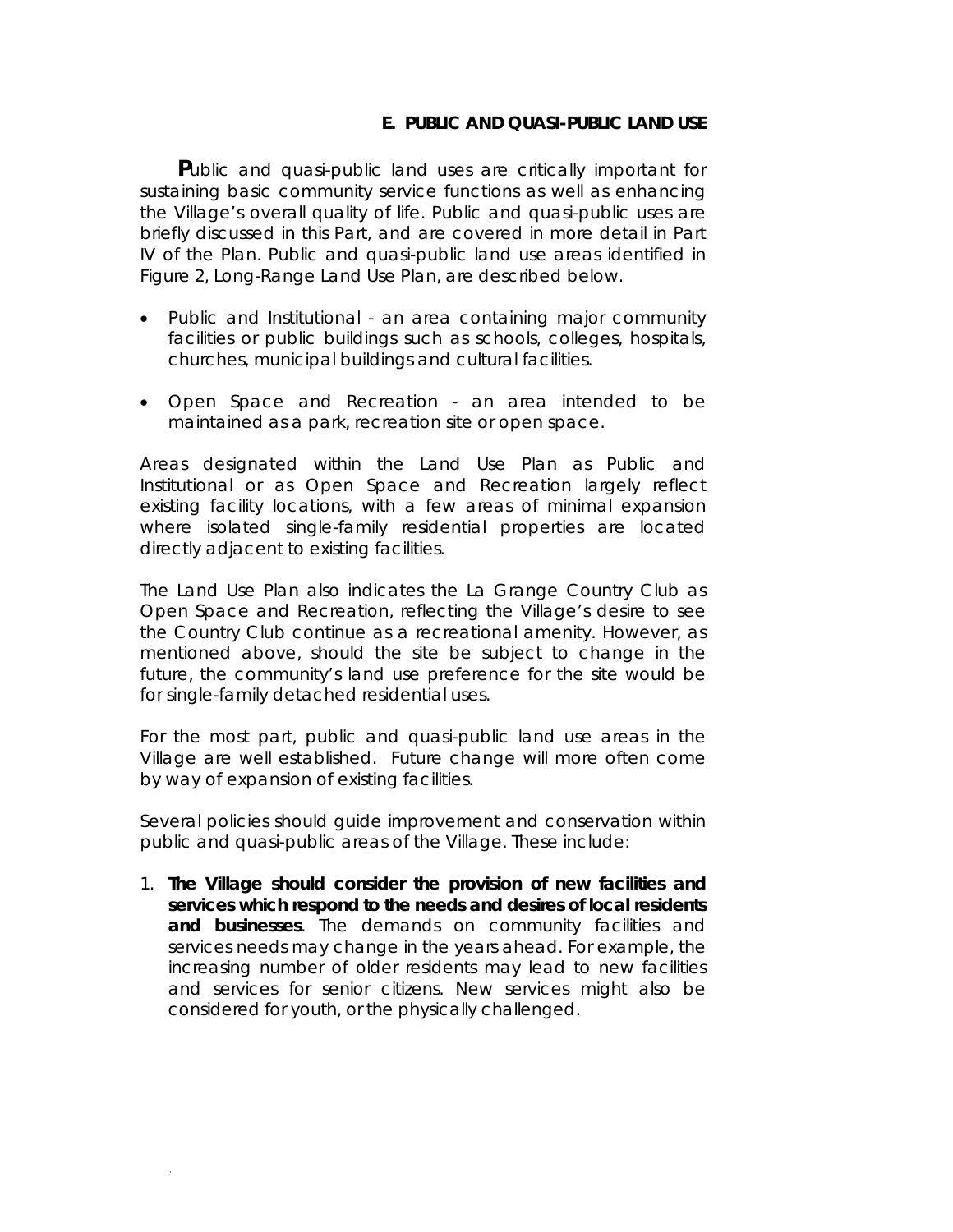- 2. **The Village should capitalize on the visual and image potentials which are presented by new community facilities.** New public buildings represent a unique opportunity to develop new civic focal points. La Grange's overall image and identity can be further enhanced by ensuring thoughtful and compatible design of new or redeveloped facilities in the context of their location. At a minimum, all facilities should be in good repair and be located on attractively landscaped sites.
- 3. **Work with the Park District of La Grange on the implementation of the Parks and Recreation Master Plan.** While implementation of the Plan is clearly the responsibility of the Park District, the Village should work with the Park District to realize community recreation and open space objectives, as appropriate.
- 4. **The Village should pursue a dialogue with the La Grange Country Club and Cook County regarding the future of the property.** The Country Club is a significant open space resource for the Village located in adjacent unincorporated Cook County. The Village should work proactively with the County and property owner to seek to preserve open space to the greatest extent feasible if development occurs. Should development be proposed in the future, annexation and development with residential uses of no greater density than, and of no less than the character of, surrounding neighborhoods should be considered, with an emphasis on maximizing open space and encouraging redevelopment as a Planned Development.
- 5. **The Village should promote cooperation and interaction among various agencies and organizations within and around La Grange in the provision of community facilities and services**. The Village should support the library, recreation and school systems, and other governmental service agencies, as appropriate, which seek to contribute to and improve the quality of life as envisioned in the Comprehensive Plan. Cooperative efforts to address traffic issues and pedestrian safety concerns near community facilities should be undertaken.
- 6. **Existing community facilities should be maintained and upgraded as required.** These include schools, municipal buildings and other institutions. Replacement facilities should be constructed for existing facilities which become inadequate or obsolete. Special care should be taken to ensure that these new facilities are well located and compatible with surrounding land uses.